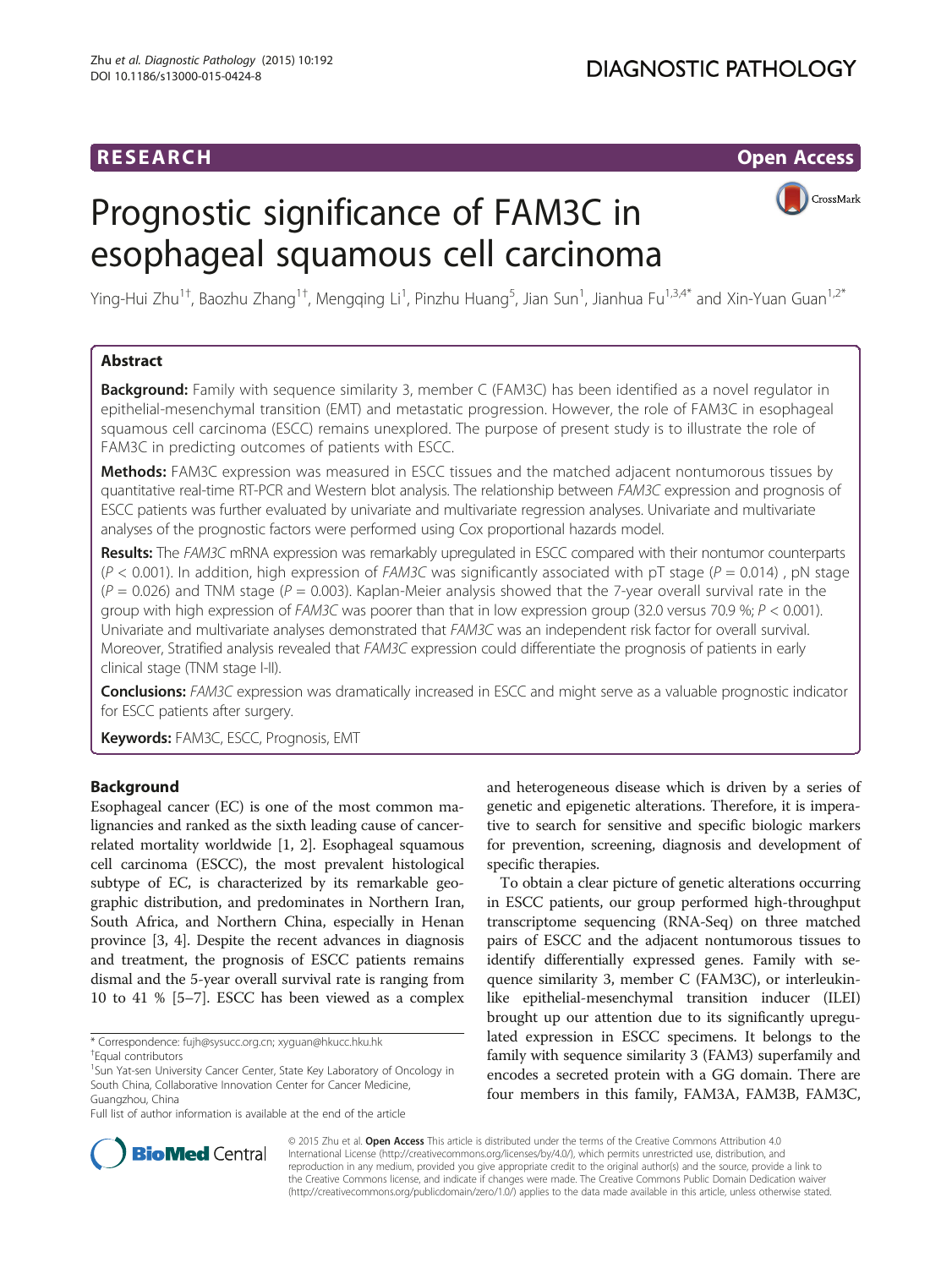and FAM3D, each encoding a protein (224–235 amino acids) with a hydrophobic leader sequence [[8\]](#page-5-0). FAM3C was initially identified as a candidate gene for autosomal recessive non-syndromic hearing loss locus 17 (DFNB17) [[9\]](#page-5-0). Recent works have revealed that FAM3C was a novel regulator of epithelial-mesenchymal transition (EMT) and metastatic progression [\[10, 11\]](#page-5-0). In addition, overexpression of FAM3C was detected in pancreatic cancer and colorectal cancer [[12](#page-5-0), [13](#page-6-0)], suggesting important roles of FAM3C in the metastasis and progression of cancer. However, the expression pattern and clinical significance of FAM3C in ESCC has not been explored.

Here we measured the expression level of FAM3C in ESCC and matched adjacent nontumorous specimens, and further explored its clinicopathological significance and prognostic value in ESCC.

## **Mathods**

## Patients and tissue samples

One hundred seven primary ESCC tumor and 40 paired adjacent nontumorous tissue samples were collected immediately after surgery resection at Sun Yat-sen University Cancer Center between March 2002 and October 2008. The inclusion criteria were as follows: (a) definitive ESCC diagnosis by pathology based on WHO criteria; (b) complete surgical resection, defined as complete resection of all tumor nodules with the cut surface being free of cancer by histologic examination; (c) no neoadjuvant or adjuvant treatment before surgery; (d) complete clinicopathologic and follow-up data. Ethical approval for this study was granted by the Medical Ethics Committee of Sun Yat-sen University Cancer Center. All patients signed informed consent. Tumor differentiation (G1, well differentiated; G2, moderately differentiated; G3, poorly differentiated), depth of tumor invasion (pT stage) and lymph node metastasis (pN stage) were determined by pathologic examination. Tumor staging was determined according to the seventh edition tumor-nodemetastasis (TNM) classification of the American Joint Committee on Cancer [\[14](#page-6-0)].

# Quantitative real-time reverse transcription polymerase chain reaction (qRT-PCR)

All fresh tumorous and nontumorous tissue samples were taken from regions which macroscopically judged to be neoplastic and normal, respectively. Both of them were immediately stored at dry ice after resection and then frozen at −80 °C. Total RNA was extracted from clinical samples using TRIzol reagent (Invitrogen), and was reversetranscribed using an Advantage RT-for-PCR Kit (Clontech Laboratories) according to the manufacturer's instructions. qRT-PCR was performed to detect mRNA levels of the corresponding glyceraldehyde-3-phosphate dehydrogenase (GAPDH), FAM3C, E-cadherin and vimentin using

a SYBR Green PCR Kit (Applied Biosystems) and LightCycler480 384-well PCR system (Roche Diagnostics). The GAPDH was used as an internal control for FAM3C, E-cadherin and vimentin. Primers for FAM3C are 5′- CCTTGGCAAATGGAAAAACAGG-3′ (forward) and 5′- CCCAAATCAGCAATGAGCCG-3′ (reverse). Primers for E-cadherin are 5′-TGAAGGTGACAGAGCCTCTGGAT-3′ (forward) and 5′-TGGGTGAATTCGGGCTTGTT-3′ (reverse). Primers for vimentin are 5′-CCTTGAACGCAA AGTGGAATC-3′ (forward) and 5′-GACATGCTGTTC CTGAATCTGAG-3′ (reverse). Primers for GAPDH are 5′-ACTTCAACAGCGACACCCACTC-3′ (forward) and 5′-TACCAGGAAATGAGCTTGACAAAG-3′ (reverse). The value of relative expression for each sample was averaged and compared using the Ct method.  $\Delta\Delta$ Ct(sample) =  $\Delta$ Ct(sample) -  $\Delta$ Ct(calibrator),  $\Delta$ Ct(sample) = Ct(sample) of target gene - Ct(sample) of GAPDH;  $\Delta$ Ct(calibrator) = Ct(calibrator) of target gene - Ct(calibrator) of GAPDH; calibrator was defined as the pooled samples from 40 adjacent nontumorous tissues. The fold changes in mRNAs were calculated by the equation  $2^{-\Delta\Delta\text{Ct}}$ .

### Western blot analysis

Frozen tissue specimens were ground under liquid nitrogen. Total protein was extracted with lysis buffer for one hour on ice. Equal amounts of protein were separated by 15 % SDS-PAGE and electrophoretically transferred to polyvinylidene difluoride membranes (Roche) using a mini trans-blot apparatus (Bio-Rad Laboratories). Membranes were blocked with TBS-0.1 % Tween 20 containing 5 % nonfat dry milk for one hour at room temperature and incubated with rabbit polyclonal antibody against FAM3C (1:1,000; Proteintech) or GAPDH (1:1,000; Abgent) at 4 °C overnight. Membranes were then washed three times with TBS-0.1 % Tween 20 and incubated with horseradish peroxidase (HRP) –conjugated goat anti-rabbit IgG antibody (Cell Signaling Technology) at a 1:3,000 dilution for one hour at room temperature. Blots were developed using a Luminata Crescendo Western HRP substrate (Millipore). GAPDH was used as a loading control.

## Statistical analysis

All statistical analyses were performed using the Statistical Package for the Social Sciences (SPSS) version 16.0 (SPSS Inc, Chicago, IL). Paired two-tailed student's  $t$  test was used to compare the expression of FAM3C in primary ESCC tumors and their corresponding adjacent nontumorous tissues. The correlation between FAM3C expression and clinicopathological parameters was assessed by chi-square test or Fisher's exact test. Overall survival (OS) was defined as the interval from curative surgery to either the time of death from ESCC or last follow up (30 June 2015). The prognostic value was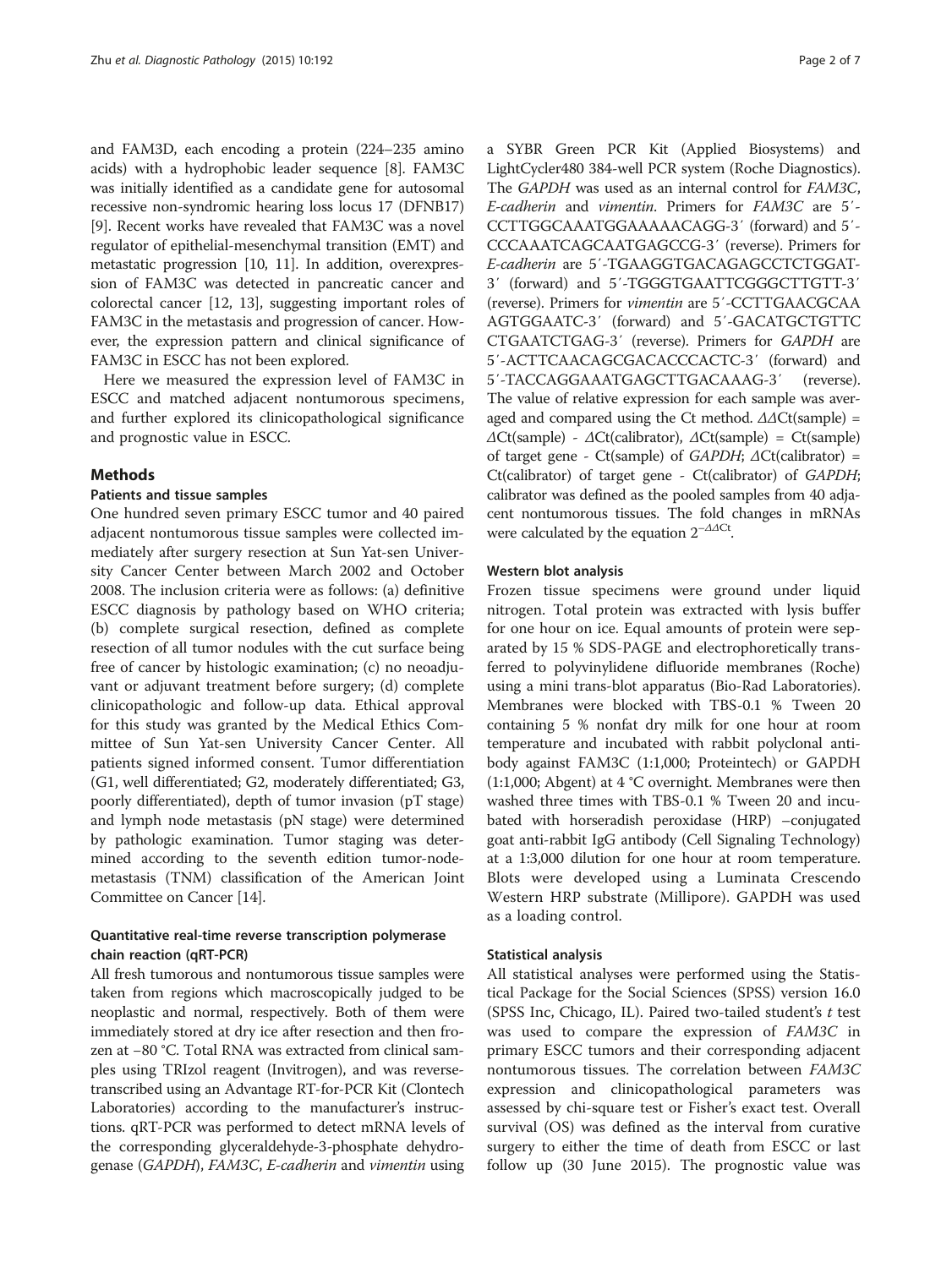<span id="page-2-0"></span>calculated by the Kaplan-Meier analysis with log-rank test. Univariate and multivariate survival analyses were performed using the Cox proportional hazard model with a forward stepwise procedure (the entry and removal probabilities were 0.05 and 0.10, respectively). A significant difference was considered statistically when P value was  $< 0.05$ .

## Results

## Expression of FAM3C in ESCC

Our previous RNA-seq data showed that FAM3C was overexpressed in all three tested ESCC tumor tissues compared to corresponding nontumor tissues. The mRNA expression of FAM3C was initially tested in 40 pairs of primary ESCC tumors and their normal counterparts by qRT-PCR. Elevated expression of FAM3C (defined as > 2 fold change) was detected in 28 of 40 (70.0 %) of ESCC

tissues compared with the matched nontumorous tissues (Fig. 1a). The average level of FAM3C expression in tumor specimens was dramatically higher than that in nontumor specimens (5.72 versus 1.61,  $P < 0.001$ , paired Student's  $t$  test; Fig. 1a). To confirm our findings, Western blot analysis of FAM3C expression was performed in the paired ESCC and the nontumor specimens of 12 randomly selected ESCCs from the 40 cases described above. Consistently, the upregulation of FAM3C protein was observed in 8 of 12 ESCC tissues compared with their matched nontumor specimens (Fig. 1b).

Correlation of FAM3C mRNA expression with EMT markers To determine the correlation between the expression of FAM3C and EMT, expression patterns of FAM3C and EMT-associated markers, including E-cadherin and vimentin, were assessed by qRT-PCR in 40 ESCC specimens described

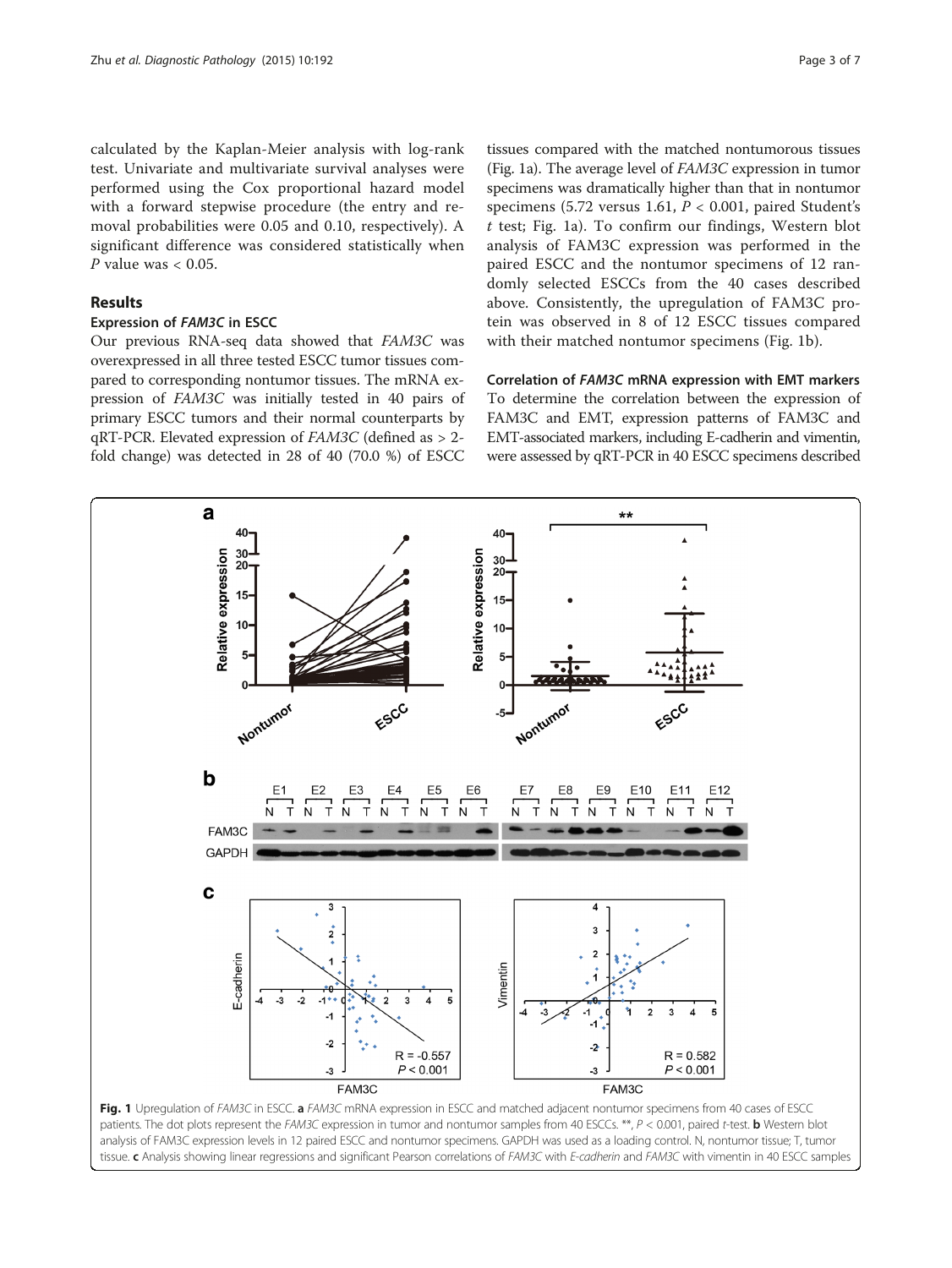above. Linear regression analyses showed that the expression of FAM3C was negatively correlated with E-cadherin expression ( $R = -0.557$ ,  $P < 0.001$ ), but positively correlated with *vimentin* expression ( $R = 0.582$ ,  $P < 0.001$ ; Fig. [1c\)](#page-2-0).

# Correlation of FAM3C mRNA expression with clinicopathological variables

Subsequently, we examined the correlation between the expression of FAM3C and the clinicopathological features of ESCC. High level expression of FAM3C was detected in 71/107 (66.4 %) of informative ESCC tissues. The median fold change of FAM3C (2.28) in ESCC tumor specimens was used as a cutoff value to divide all 107 patients into two groups: high expression group ( $n = 53$ ) and low expression group ( $n = 54$ ). As showed in Table 1, high expression of FAM3C was significantly associated with pT stage ( $P = 0.014$ ), pN stage ( $P = 0.026$ ) and TNM stage ( $P = 0.003$ ). No correlation was observed between FAM3C expression and other clinicopathological index.

Table 1 Association of FAM3C expression with clinicopathological features in ESCC

| Clinical                              | Cases | FAM3C mRNA expression |                | $P$ value |
|---------------------------------------|-------|-----------------------|----------------|-----------|
| features                              |       | low level (%)         | high level (%) |           |
| Age (years old)                       |       |                       |                | 0.204     |
| $\leq 59$                             | 49    | 28 (57.1 %)           | 21 (42.9 %)    |           |
| >59                                   | 58    | 26 (44.8 %)           | 32 (55.2 %)    |           |
| Gender                                |       |                       |                | 0.954     |
| Male                                  | 79    | 40 (50.6 %)           | 39 (49.4 %)    |           |
| Female                                | 28    | 14 (50.0 %)           | 14 (50.0 %)    |           |
| Location                              |       |                       |                | 0.811     |
| Upper                                 | 12    | 5(41.7%)              | 7 (58.3 %)     |           |
| Middle                                | 60    | 31 (51.7 %)           | 29 (48.3 %)    |           |
| Lower                                 | 35    | 18 (51.4 %)           | 17 (48.6 %)    |           |
| Differentiation                       |       |                       |                | 0.843     |
| Grade 1                               | 20    | 9(45.0%               | 11 (55.0 %)    |           |
| Grade 2                               | 57    | 29 (50.9 %)           | 28 (49.1 %)    |           |
| Grade 3                               | 30    | 16 (53.3 %)           | 14 (46.7 %)    |           |
| pT stage                              |       |                       |                | 0.014     |
| $T1-2$                                | 25    | 18 (72.0 %)           | 7(28.0%        |           |
| $T3-4$                                | 82    | 36 (43.9 %)           | 46 (56.1 %)    |           |
| pN stage                              |       |                       |                | 0.026     |
| N0                                    | 56    | 34 (60.7 %)           | 22 (39.3 %)    |           |
| $N1-3$                                | 51    | 20 (39.2 %)           | 31 (60.8 %)    |           |
| TNM stage                             |       |                       |                | 0.003     |
| $\left\vert -\right\vert \right\vert$ | 60    | 38 (63.3 %)           | 22 (36.7 %)    |           |
| $\begin{array}{c} \hline \end{array}$ | 47    | 16 (34.0 %)           | 31 (66.0 %)    |           |

Statistical significance ( $P < 0.05$ ) is shown in bold

## FAM3C mRNA expression and patient outcomes

The association between FAM3C expression and prognosis of ESCC patients was investigated by Kaplan-Meier analysis and log-rank test. As shown in Fig. [2a,](#page-4-0) ESCC patients with high FAM3C expression had poorer OS than those with low FAM3C expression. The 1, 3, and 7-year OS rate in the high FAM3C expression group were 82.5, 42.9, and 32.0 %, respectively, compared with 88.7, 75.3, and 70.9 %, respectively, in the low FAM3C expression group (log-rank test,  $P < 0.001$ ). In the univariate analysis, the statistically significant predictors for a patient's OS were cell differentiation ( $P = 0.025$ ), pT stage ( $P = 0.003$ ), pN stage ( $P < 0.001$ ), and FAM3C expression ( $P < 0.001$ ) (Table [2\)](#page-4-0). In the multivariate Cox analyses, cell differentiation ( $P = 0.043$ ), pT stage ( $P = 0.045$ ), pN stage  $(P < 0.001)$ , and FAM3C expression  $(P = 0.022)$  were shown to be the independent prognostic predictors for OS (Table [2](#page-4-0)). Further, in a stratified survival analysis according to the TNM stage, FAM3C expression could differentiate the prognosis of patients with TNM stage I-II  $(P = 0.011; Fig. 2b)$  $(P = 0.011; Fig. 2b)$ .

# **Discussion**

EMT plays pivotal roles during tumor progression through endowing cells with migratory and invasive properties, inducing stem cell properties, and preventing apoptosis and senescence [\[15\]](#page-6-0). FAM3C was regarded as a key regulator of EMT and metastatic progression in both human and mouse models [[10, 11](#page-5-0)]. In the current study, we found that 70.0 % of ESCC patients showed elevated FAM3C expression in their tumor tissues compared with the normal counterparts. Our results also showed that the expression of FAM3C was associated with the expression of E-cadherin and vimentin, which are the vital factors in the process of EMT. Further, the genetic-clinicopathologic correlation analysis indicated that patients with high expression of FAM3C in tumorous specimens tended to have more advanced pT stage, pN stage and a higher TNM stage. These findings suggest that FAM3C may initiate EMT process, and thus contributing to ESCC metastasis and progression. Consistent with our results, recent investigations demonstrated that overexpression of FAM3C correlated with EMT and metastasis in breast cancer and colon cancer [[10,](#page-5-0) [13](#page-6-0)].

EMT, a switch of polarized epithelial cells to a highly motile mesenchymal phenotype, is a developmental event recognized as a central process during cancer progression and metastasis [\[16, 17](#page-6-0)]. TGF-β has been implicated as a "master switch" in EMT process, which regulates expression of numerous downstream transcription factors involved in EMT without or with the collaboration of other signaling effectors [[18](#page-6-0), [19\]](#page-6-0). Several works revealed that TGF-β-induced EMT was mediated through the induction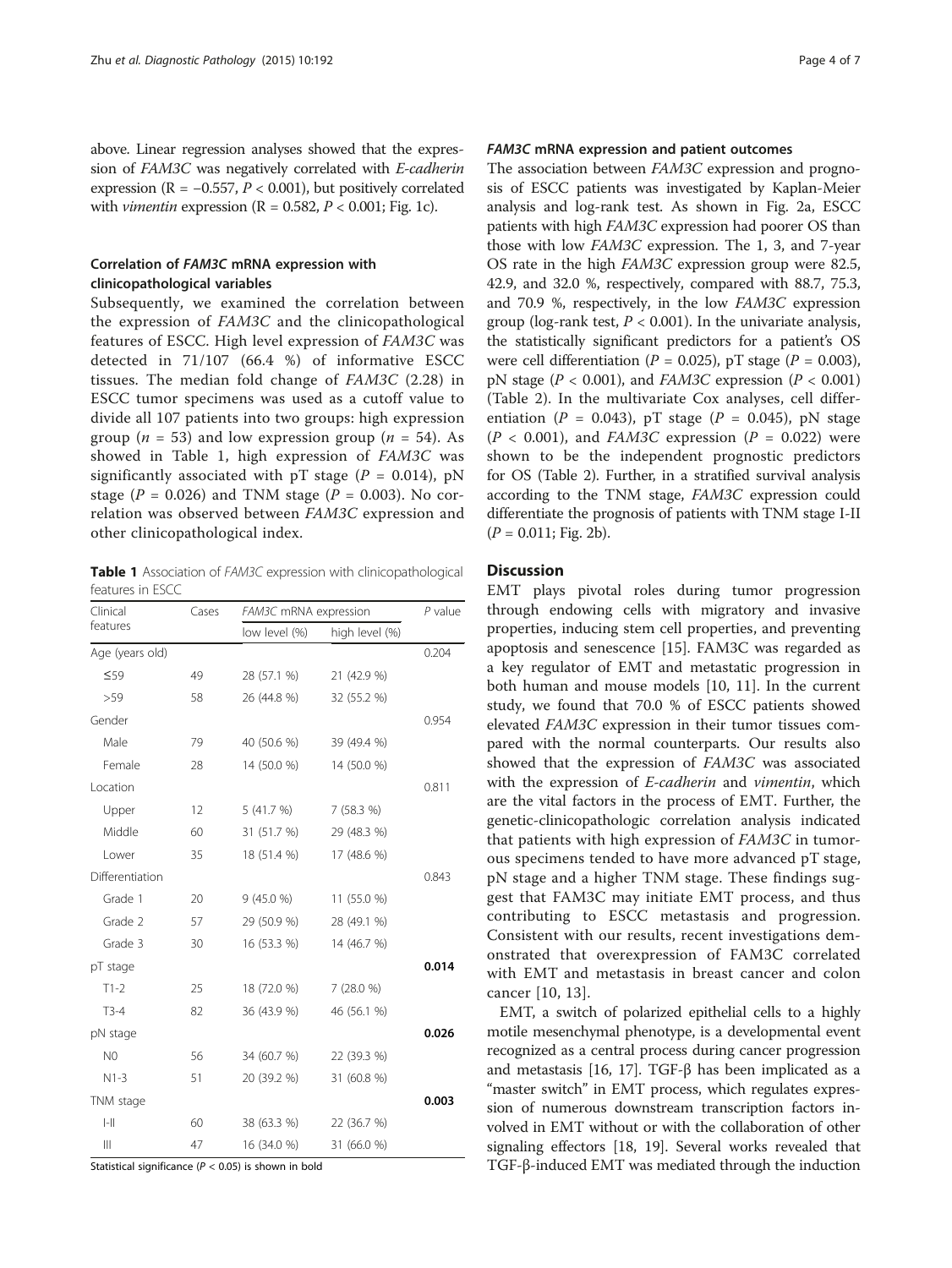<span id="page-4-0"></span>

of FAM3C in murine epithelial cells [[11](#page-5-0), [20](#page-6-0), [21\]](#page-6-0). Heterogeneous nuclear ribonucleoprotein (hnRNP E1) repressed FAM3C translation by binding to a TGF-β-activated translation (BAT) element in the 3′UTR of FAM3C. The activation of TGF-β induced phosphorylation at Ser43 of hnRNP E1 by protein kinaseBβ/Akt2, which resulted in its release from the BAT element and thus reversed the translation inhibition of FAM3C [\[11](#page-5-0), [20, 21](#page-6-0)]. Recently, a similar translational regulation pattern of FAM3C was observed in human lung cancer cell line A549 [[22](#page-6-0)]. These data indicated that FAM3C was regulated by post-translational modification during EMT. Besides, our initial RNA-Seq profiling data and subsequent qRT-PCR analysis demonstrated that the expression of FAM3C was upregulated at RNA level in ESCCs. FAM3C was located on chromosome 7q31. Amplification of 7q is one of the most frequent allelic imbalances in ESCC detected by comparative genomic hybridization (CGH) [[23](#page-6-0), [24](#page-6-0)], suggesting the existence of one or more ESCC-related oncogenes within this region. Accordingly, it raises the possibility that the gains in 7q may contribute to the overexpression of FAM3C mRNA in ESCC. Based on these findings, we speculate that the expression of FAM3C may be regulated via multiple mechanisms including post-transltional modification, DNA copy number change, hypermethylation, histone deacetylation, miRNA regulation, etc. Further elucidation for the precise mechanism underlying the regulation of FAM3C expression in ESCC is required.

Early research demonstrated that FAM3C alone was sufficient to induce EMT, tumor growth and metastasis in murine mammary epithelium cell EpH4, independently of TGF-β activation [[10\]](#page-5-0). However, a recent research revealed that exogenous FAM3C strictly required co-operation with oncogenic Ras to cause TGF-β-independent EMT and tumor progression in human hepatocytes [[25](#page-6-0)]. These results suggest that the underlying mechanisms of FAM3C involved in EMT may vary depending on the epithelial cell type and tissue context. Moreover, the result that endogenous, secreted FAM3C-induced EMT could be partially suppressed by a neutralizing antibody against FAM3C in EpRas cells [\[10\]](#page-5-0), implies that FAM3C may induce multiple autocrine growth factors and chemokines loops to cause TGF-β-independent EMT. Interestingly, activation of autocrine PDGF/PDGF-R signaling was observed in both FAM3C-induced murine mammary epithelial EMT and RAS/FAM3C-induced hepatocellular EMT [[10](#page-5-0), [25](#page-6-0)]. This raises the question of whether FAM3C acts on EMT-

Table 2 Cox proportional hazard regression analyses for overall survival

| Clinical features | Univariate analysis    |           | Multivariate analysis |           |
|-------------------|------------------------|-----------|-----------------------|-----------|
|                   | HR (95 % CI)           | $P$ value | HR (95 % CI)          | $P$ value |
| Age               | 1.321 (0.747-2.337)    | 0.338     |                       |           |
| Gender            | $0.613(0.297 - 1.265)$ | 0.186     |                       |           |
| Location          | $1.012(0.647 - 1.583)$ | 0.958     |                       |           |
| Differentiation   | 1.574 (1.014–2.443)    | 0.025     | 1.659 (1.016-2.708)   | 0.043     |
| pT stage          | 5.922 (1.838-19.089)   | 0.003     | 3.463 (1.029-11.661)  | 0.045     |
| pN stage          | 5.470 (2.864-10.447)   | $<$ 0.001 | 3.789 (1.937-7.409)   | < 0.001   |
| FAM3C expression  | 2.941 (1.606-5.389)    | $<$ 0.001 | 2.067 (1.109-3.854)   | 0.022     |

HR Hazard ratio, CI Confidence interval

Statistical significance ( $P < 0.05$ ) is shown in bold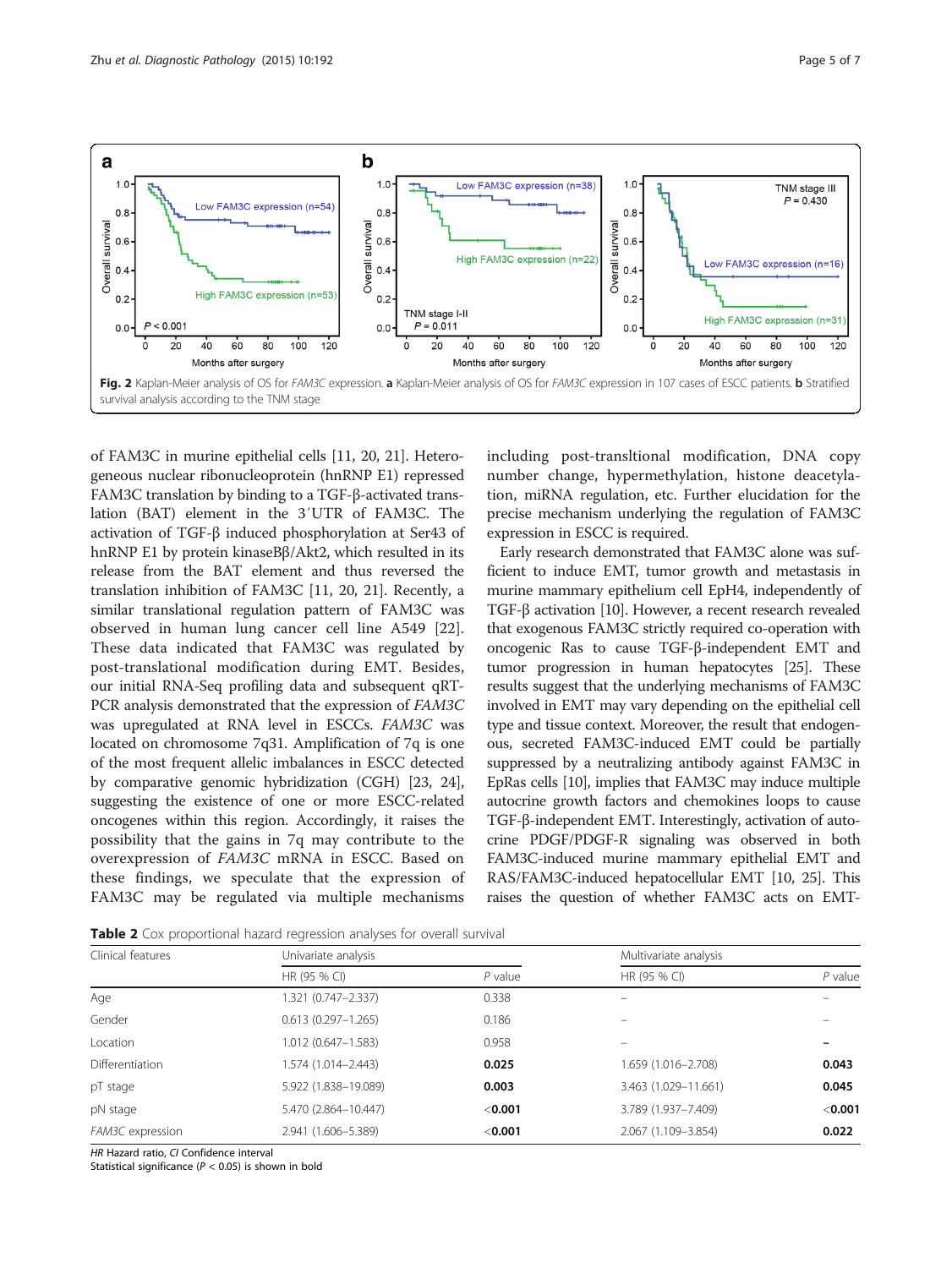<span id="page-5-0"></span>associated autocrine loops or the specific FAM3C receptors. Nevertheless, until now, the precise FAM3Cdependent signal transduction pathways or receptors involved in EMT are not completely understood.

More importantly, our data demonstrated that elevated expression of FAM3C was significantly associated with poor OS of ESCC patients. Patients with high FAM3C expression displayed a remarkably lower rate of 7-year OS than those with low FAM3C expression. Moreover, with the stratified survival analysis according to the TNM stage, we found that high expression FAM3C could identify the subgroup of patients with poor outcomes among the early clinical stage (TNM stage I-II) cases, but not the advanced clinical stage ( TNM stage III). Metastasis is regarded as a multistep process characterized by dissociation of tumor cells from adjacent normal cells, penetration into the underlying interstitial matrix, intravasation, survival in the circulation, extravasation at a distant organ site and growth of metastatic cells in the distant organ [\[26](#page-6-0)]. Accumulating evidence indicates that EMT is involved in the early steps of metastasis [\[27, 28](#page-6-0)]. Overexpression of FAM3C may induce the incipient ESCC cells to undergo EMT and subsequently acquire invasive and migratory abilities, which leads to the poor prognosis in early clinical stage. The overall survival rate of patients with advanced clinical stage remains dismal, which is attributed to metastatic relapse after resection of the primary tumor. According to the metastasis model, only the cancer cells that adopt various strategies can be survive and eventually outgrow in the target organ. In addition, systemic signals, which act directly or indirectly on the microenvironment in which metastases arise, have impacts on latter steps in the metastatic cascade [[29](#page-6-0), [30\]](#page-6-0). Hence, the prognostic significance of FAM3C did not retain in advanced clinical stage. Together, data from the current study imply that combining FAM3C mRNA expression and clinicopathological variables may predict outcomes of patients with early pathological stage more accurately. Accordingly, postoperative adjuvant therapy or careful follow-up may be recommended for this subgroup of patients to improve the postoperative outcomes. However, further studies are required with larger sample sizes to validate these findings.

# Conclusions

In the present study, we, for the first time, reported that FAM3C expression was upregulated in ESCC, which was associated with aggressive tumor behavior, metastasis, and poor clinical outcome. Therefore, FAM3C may be a valuable biomarker for the prediction of ESCC prognosis.

#### Abbreviations

FAM3C: Family with sequence similarity 3, member C; ILEI: Interleukin-like epithelial-mesenchymal transition inducer; FAM3: Family with sequence similarity 3; EC: Esophageal cancer; ESCC: Esophageal squamous cell carcinoma; OS: Overall survival; TNM: Tumor-node-metastasis; RNA-Seq: Transcriptome sequencing; qRT-PCR: Quantitative real-time reverse transcription polymerase chain reaction; GAPDH: Glyceraldehyde-3-phosphate dehydrogenase; EMT: Epithelial-mesenchymal transition; TGF-β: Transforming growth factor beta; hnRNP E1: Heterogeneous nuclear ribonucleoprotein E1; BAT: TGFβ-activated translation; CGH: comparative genomic hybridization.

### Competing interests

The authors declare that they have no competing interests.

#### Authors′ contributions

YHZ and BZ carried out the qRT-PCR and Western blot analysis and drafted the manuscript; ML, PH and JS participated in the qRT-PCR assay and data analysis; JF and XYG designed the study and revised the manuscript. All authors read and approved the final manuscript.

#### Author details

<sup>1</sup>Sun Yat-sen University Cancer Center, State Key Laboratory of Oncology in South China, Collaborative Innovation Center for Cancer Medicine, Guangzhou, China. <sup>2</sup>Department of Clinical Oncology, Faculty of Medicine, The University of Hong Kong, Hong Kong, China. <sup>3</sup>Guangdong Esophageal Cancer Institute, Guangzhou, China. <sup>4</sup> Department of Thoracic Oncology, Sun Yat-sen University Cancer Center, Guangzhou, China. <sup>5</sup>Department of Colorectal Surgery, The Sixth Affiliated Hospital, Sun Yat-sen University, Guangzhou, China.

#### Received: 14 September 2015 Accepted: 9 October 2015 Published online: 24 October 2015

#### References

- 1. Kamangar F, Dores GM, Anderson WF. Patterns of cancer incidence, mortality, and prevalence across five continents: defining priorities to reduce cancer disparities in different geographic regions of the world. J Clin Oncol. 2006;24(14):2137–50. doi[:10.1200/JCO.2005.05.2308](http://dx.doi.org/10.1200/JCO.2005.05.2308).
- 2. Wheeler JB, Reed CE. Epidemiology of esophageal cancer. Surg Clin North Am. 2012;92(5):1077–87. doi:[10.1016/j.suc.2012.07.008](http://dx.doi.org/10.1016/j.suc.2012.07.008).
- 3. Hongo M, Nagasaki Y, Shoji T. Epidemiology of esophageal cancer: orient to occident. Effects of chronology, geography and ethnicity. J Gastroenterol Hepatol. 2009;24(5):729–35. doi:[10.1111/j.1440-1746.2009.05824.x](http://dx.doi.org/10.1111/j.1440-1746.2009.05824.x).
- 4. Stoner GD, Gupta A. Etiology and chemoprevention of esophageal squamous cell carcinoma. Carcinogenesis. 2001;22(11):1737–46.
- 5. Xiao ZF, Yang ZY, Liang J, Miao YJ, Wang M, Yin WB, et al. Value of radiotherapy after radical surgery for esophageal carcinoma: a report of 495 patients. Ann Thorac Surg. 2003;75(2):331–6.
- 6. Shimizu K, Hihara J, Yoshida K, Toge T. Clinical evaluation of low-dose cisplatin and 5-fluorouracil as adjuvant chemoradiotherapy for advanced squamous cell carcinoma of the esophagus. Hiroshima J Med Sci. 2005;54(3):67–71.
- 7. Hagymasi K, Tulassay Z. Risk factors for esophageal cancer, and possible genetic background. Orv Hetil. 2009;150(9):407–13. doi[:10.1556/OH.2009.28558.](http://dx.doi.org/10.1556/OH.2009.28558)
- 8. Zhu Y, Xu G, Patel A, McLaughlin MM, Silverman C, Knecht K, et al. Cloning, expression, and initial characterization of a novel cytokine-like gene family. Genomics. 2002;80(2):144–50.
- 9. Greinwald Jr JH, Wayne S, Chen AH, Scott DA, Zbar RI, Kraft ML, et al. Localization of a novel gene for nonsyndromic hearing loss (DFNB17) to chromosome region 7q31. Am J Med Genet. 1998;78(2):107–13.
- 10. Waerner T, Alacakaptan M, Tamir I, Oberauer R, Gal A, Brabletz T, et al. ILEI: a cytokine essential for EMT, tumor formation, and late events in metastasis in epithelial cells. Cancer Cell. 2006;10(3):227–39. doi[:10.1016/j.ccr.2006.07.020](http://dx.doi.org/10.1016/j.ccr.2006.07.020).
- 11. Chaudhury A, Hussey GS, Ray PS, Jin G, Fox PL, Howe PH. TGF-betamediated phosphorylation of hnRNP E1 induces EMT via transcript-selective translational induction of Dab2 and ILEI. Nat Cell Biol. 2010;12(3):286–93. doi[:10.1038/ncb2029.](http://dx.doi.org/10.1038/ncb2029)
- 12. Gronborg M, Kristiansen TZ, Iwahori A, Chang R, Reddy R, Sato N, et al. Biomarker discovery from pancreatic cancer secretome using a differential proteomic approach. Mol Cell Proteomics. 2006;5(1):157–71. doi[:10.1074/mcp.M500178-MCP200](http://dx.doi.org/10.1074/mcp.M500178-MCP200).